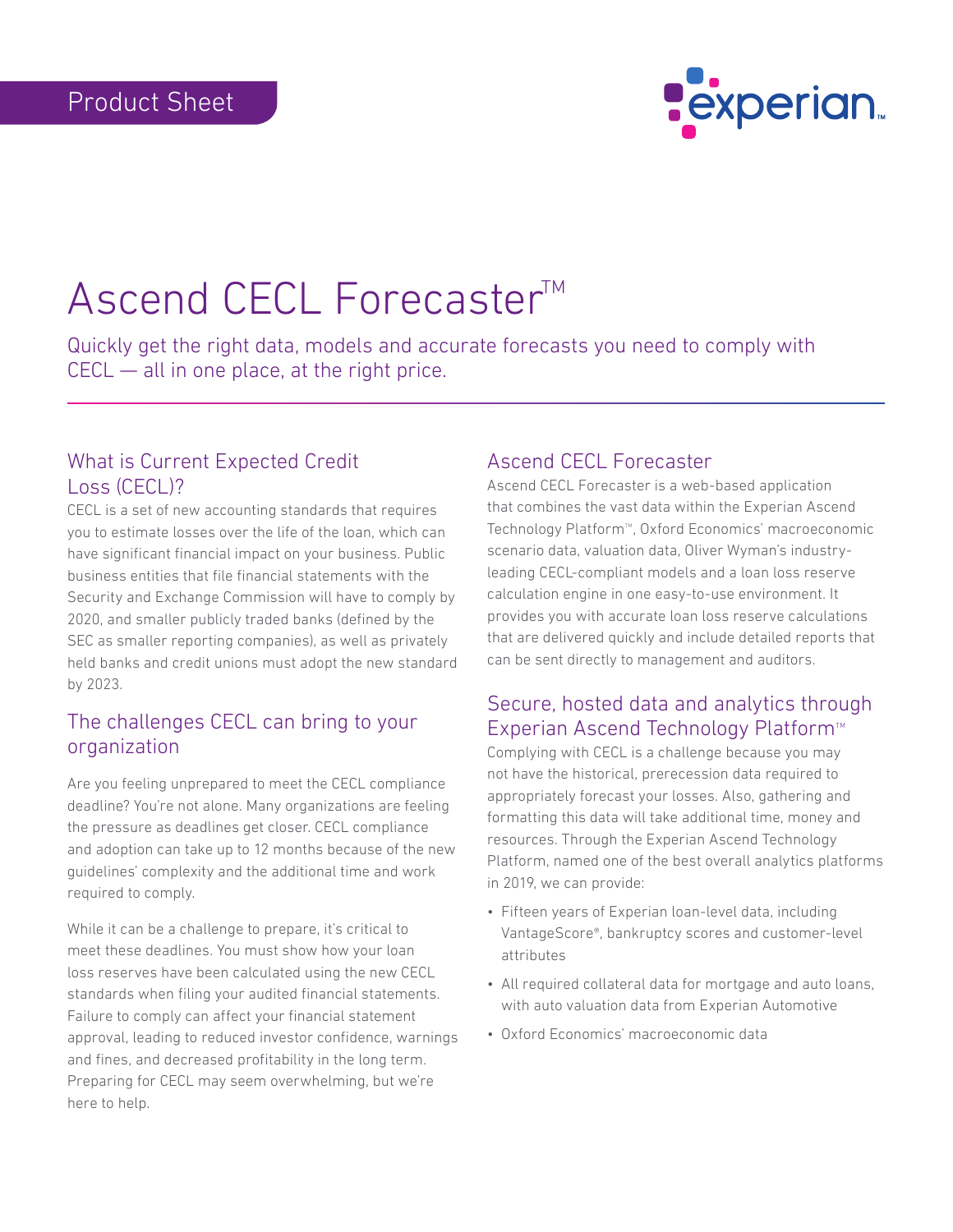#### Product sheet Ascend CECL Forecaster

Having access to these robust data sets will give you all the additional data you need to comply with CECL and accurately calculate your forecasts while also saving time, money and resources.

## Accessible, explainable and predictive CECL-compliant models

Creating CECL-compliant models in-house or purchasing a custom model from a vendor can be time-consuming and costly. This puts you at risk for missing crucial deadlines and potentially spending more money than needed. The models included within Ascend CECL Forecaster were built by Oliver Wyman's finance, risk and data science teams using:

- A loan-level, industry-leading discrete hazard rate method
- Oxford Economics' historical macroeconomic scenarios
- A mix of advanced machine learning and statistical techniques

These models provide accurate forecasts and macrosensitive results at microsegment levels. With these advanced models already built into our solution, there is no need for you to purchase a custom model or develop your own. Ascend CECL Forecaster gives you the best models to accurately forecast your reserves, saving you time and money.

#### Easy-to-use web application, with no extra integrations

Accurately calculating your forecasts is crucial; not doing so can result in reserving more than you need, leading to lower profit margins across the business. Our intuitive and easy-to-use web application is fast — providing CECL results and reports in less than one week. Our userfriendly dashboard allows you to create and manage your key parameters in one place. Oxford Economics' multiyear forecasts also are built-in to help you explore each scenario's impact on your reserves. You have the option of weighing scenarios, giving you added control of the input driven by your views on the future. This ensures you're making the best choices for your organization and reserving the right amount — leaving more money for you to reinvest in your business.

Once your forecasts have been calculated, Ascend CECL Forecaster automatically generates reports that provide necessary documentation, assumptions that were used and justification for those assumptions so auditors have everything they need in one place. These reports can be downloaded right from the dashboard, making it simple to send to management and auditors.